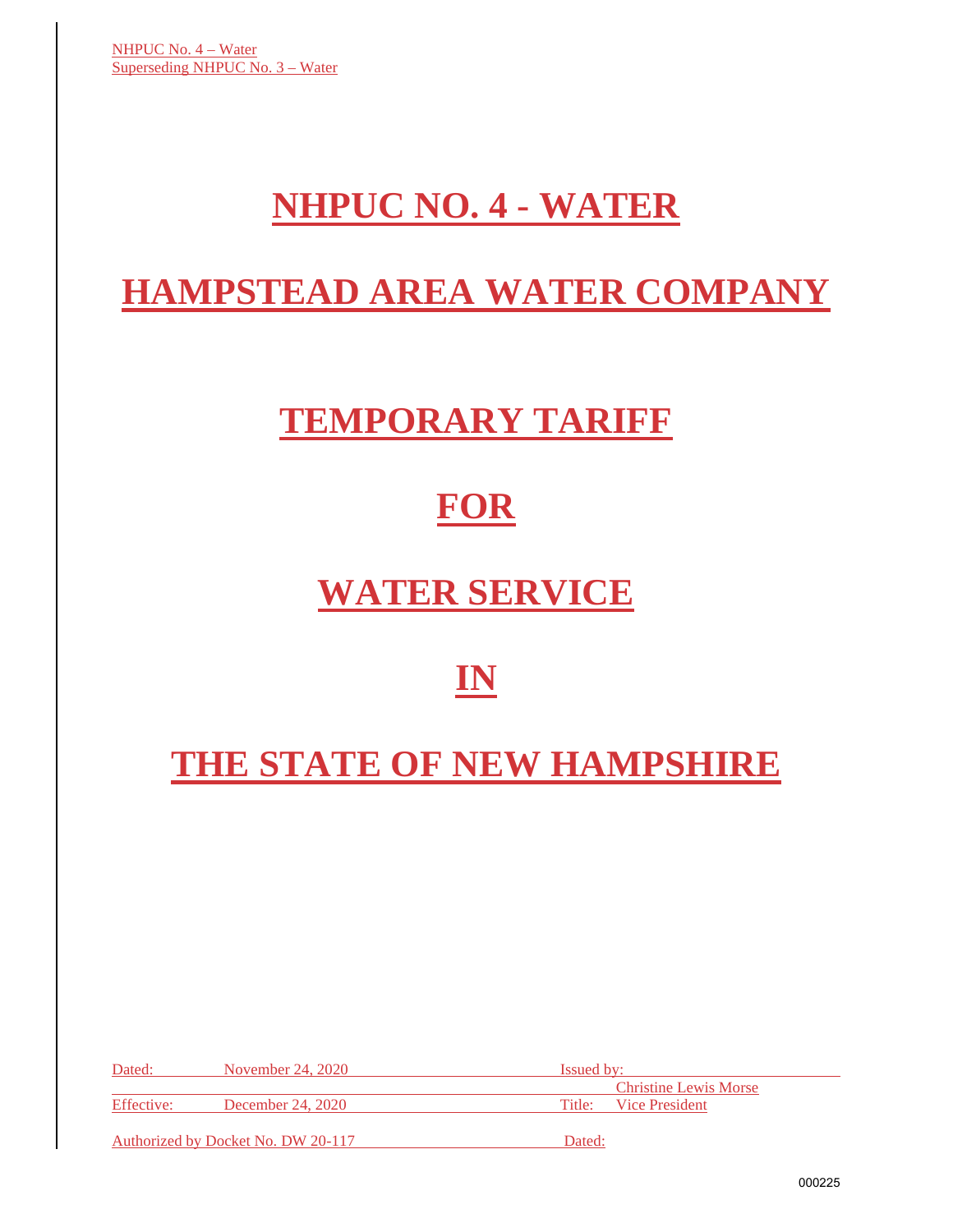### SERVICE AREA

The territory authorized to be served by this Company and to which this tariff applies is as follows:

| Atkinson:             | Atkinson Core System (Walnut Ridge),                               |
|-----------------------|--------------------------------------------------------------------|
|                       | Dearborn Ridge, Route 121 (Main Street)                            |
| Chester:              | Oak Hill, Lincoln Lane                                             |
| Danville:             | <b>Colby Pond</b>                                                  |
| <b>East Kingston:</b> | <b>Cricket Hill/Maplevale</b>                                      |
| Fremont:              | <b>Black Rocks Village</b>                                         |
| Town of Hampstead:    | <b>Hampstead Core System</b>                                       |
| <u>Kingston:</u>      | Lamplighter Estates, Coopers Grove, Kings Landing                  |
| Newton:               | <b>Sargent Woods</b>                                               |
| Nottingham:           | <b>Camelot Court</b>                                               |
| Plaistow:             | Rainbow Ridge, Little River Village, Snow's Brook                  |
| Salem:                | Lancaster Farm, Tisdale Trailer Park                               |
| Sandown:              | Stoneford, Autumn Hills, Mills Woods, Waterford Village, Fairfield |
|                       | <u>Estates, Wells Village, Kelley Green</u>                        |
| Sandown/Fremont:      | <b>Cornerstone Estates</b>                                         |
| <b>Strafford</b>      | <b>Bow Lake Estates</b>                                            |

| Dated:     | November 24, 2020                  | <b>Issued by:</b>            |  |
|------------|------------------------------------|------------------------------|--|
|            |                                    | <b>Christine Lewis Morse</b> |  |
| Effective: | December 24, 2020                  | Title: Vice President        |  |
|            | Authorized by Docket No. DW 20-117 | Dated:                       |  |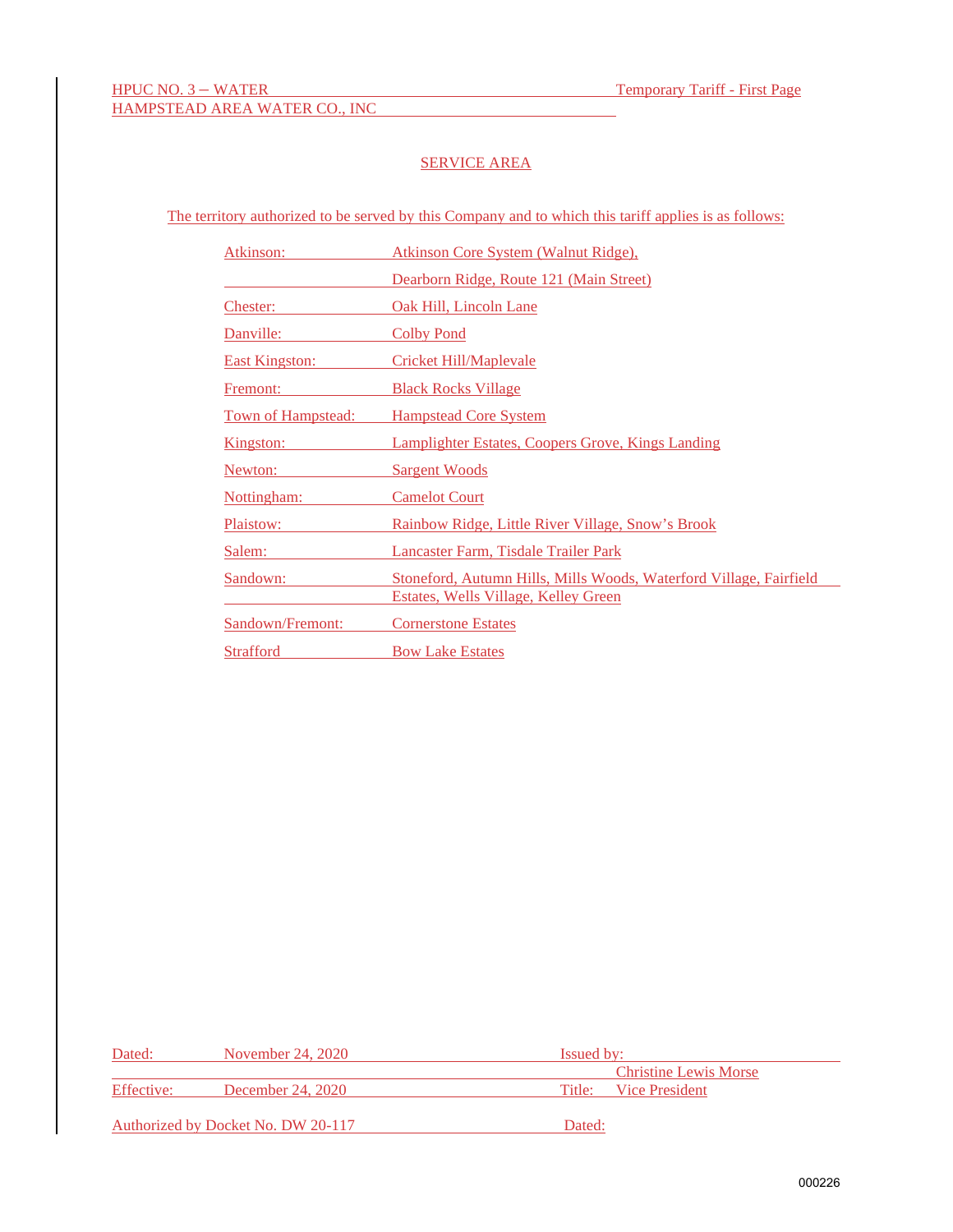### CHARACTER OF SERVICE:

The Company will make every effort to maintain normal pressures but shall not be liable for the failure of either the supply or the distribution system when such failure is due to the elements, natural causes, breaks, leaks, unusual or concurrent droughts, or waste or unlawful use of water. Outdoor use may be restricted.

#### RATES:

Water Rates (Monthly Rate) per Ccf, effective December 15, 2020:

All Consumption - \$7.22

All other rates remain in effect.

#### TERMS OF PAYMENT:

Bills under this rate are net and will be rendered monthly and are due and payable upon presentation. All accounts Twenty-Five (25) days past due will be assessed a late fee of Ten Dollars (\$10.00) at the discretion of the Company.

| Dated:     | November 24, 2020                  | <b>Issued by:</b> |                              |
|------------|------------------------------------|-------------------|------------------------------|
|            |                                    |                   | <b>Christine Lewis Morse</b> |
| Effective: | December 24, 2020                  |                   | Title: Vice President        |
|            | Authorized by Docket No. DW 20-117 | Dated:            |                              |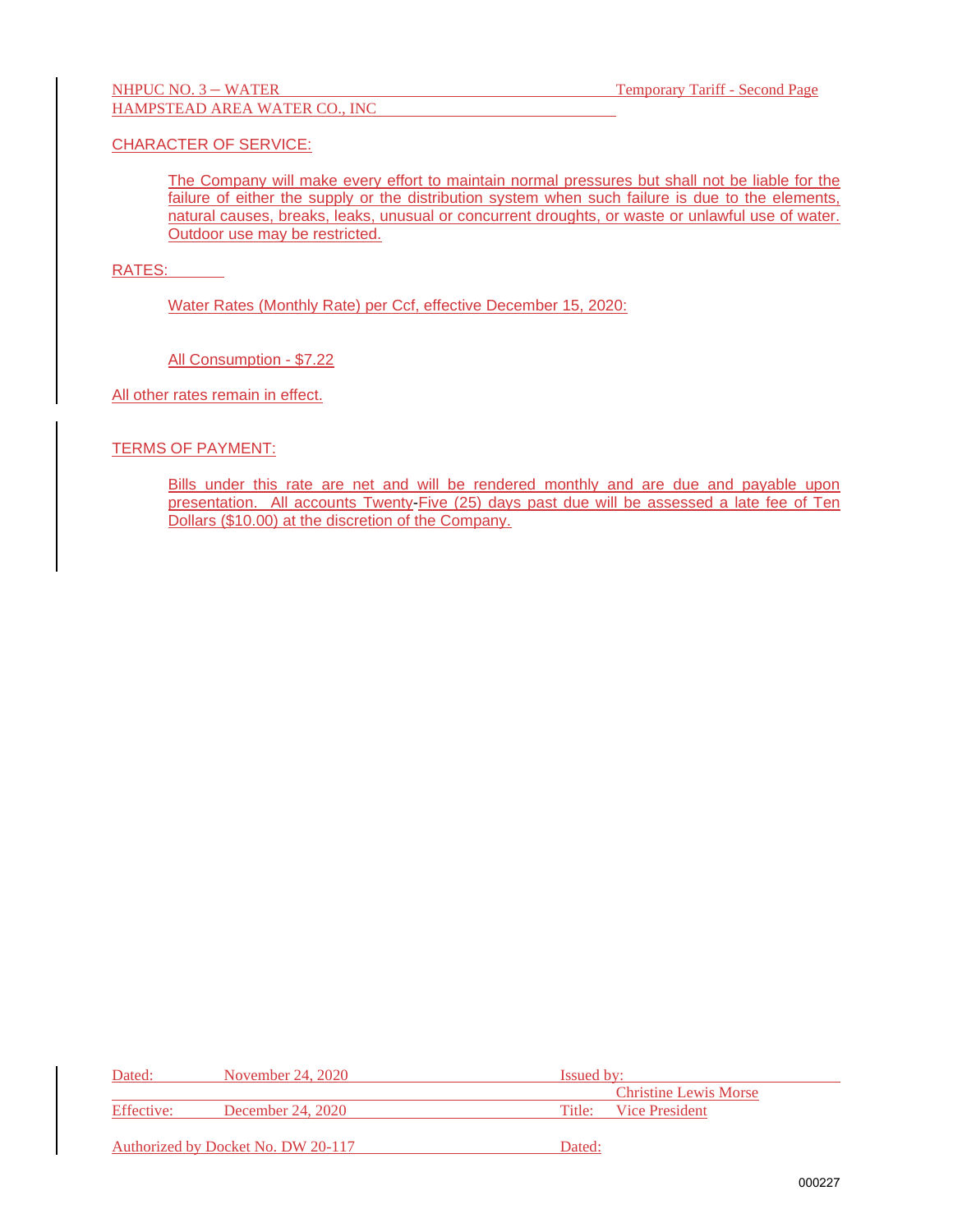## **NHPUC NO. 4 - WATER**

## **HAMPSTEAD AREA WATER COMPANY**

## **TEMPORARY TARIFF**

### **FOR**

### **WATER SERVICE**

### **IN**

# **THE STATE OF NEW HAMPSHIRE**

Dated: November 24, 2020 Issued by:

Effective: December 24, 2020 Title: Vice President

Authorized by Docket No. DW 20-117 Dated:

HPUC NO. 3 – WATER Temporary Tariff - First Page HAMPSTEAD AREA WATER CO., INC

Christine Lewis Morse

SERVICE AREA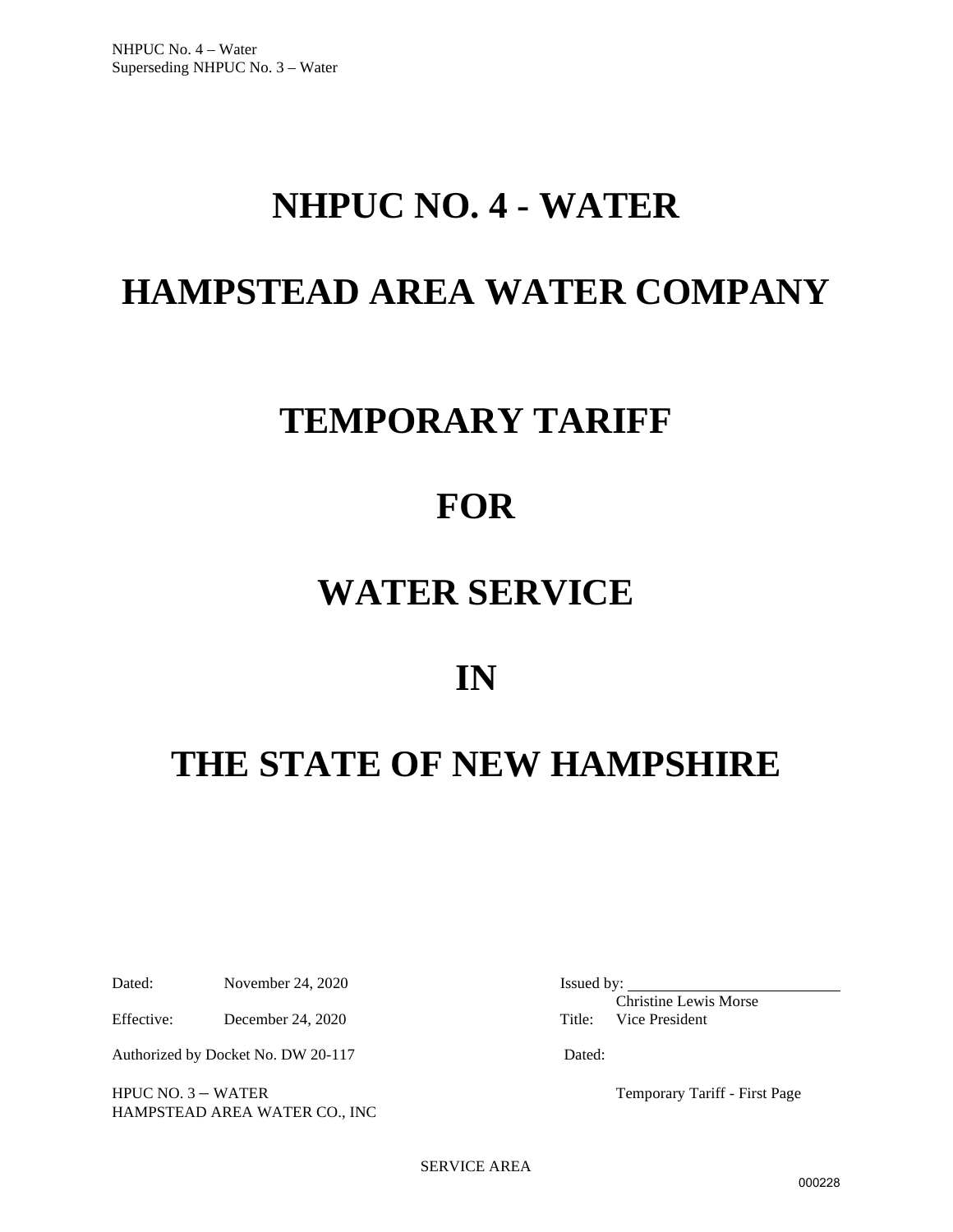The territory authorized to be served by this Company and to which this tariff applies is as follows:

| Atkinson:          | Atkinson Core System (Walnut Ridge),                                                                       |
|--------------------|------------------------------------------------------------------------------------------------------------|
|                    | Dearborn Ridge, Route 121 (Main Street)                                                                    |
| Chester:           | Oak Hill, Lincoln Lane                                                                                     |
| Danville:          | Colby Pond                                                                                                 |
| East Kingston:     | Cricket Hill/Maplevale                                                                                     |
| Fremont:           | <b>Black Rocks Village</b>                                                                                 |
| Town of Hampstead: | Hampstead Core System                                                                                      |
| Kingston:          | Lamplighter Estates, Coopers Grove, Kings Landing                                                          |
| Newton:            | Sargent Woods                                                                                              |
| Nottingham:        | <b>Camelot Court</b>                                                                                       |
| Plaistow:          | Rainbow Ridge, Little River Village, Snow's Brook                                                          |
| Salem:             | Lancaster Farm, Tisdale Trailer Park                                                                       |
| Sandown:           | Stoneford, Autumn Hills, Mills Woods, Waterford Village, Fairfield<br>Estates, Wells Village, Kelley Green |
| Sandown/Fremont:   | <b>Cornerstone Estates</b>                                                                                 |
| Strafford          | <b>Bow Lake Estates</b>                                                                                    |

Dated: November 24, 2020 Issued by:

Effective: December 24, 2020 Title:

Authorized by Docket No. DW 20-117 Dated:

Christine Lewis Morse